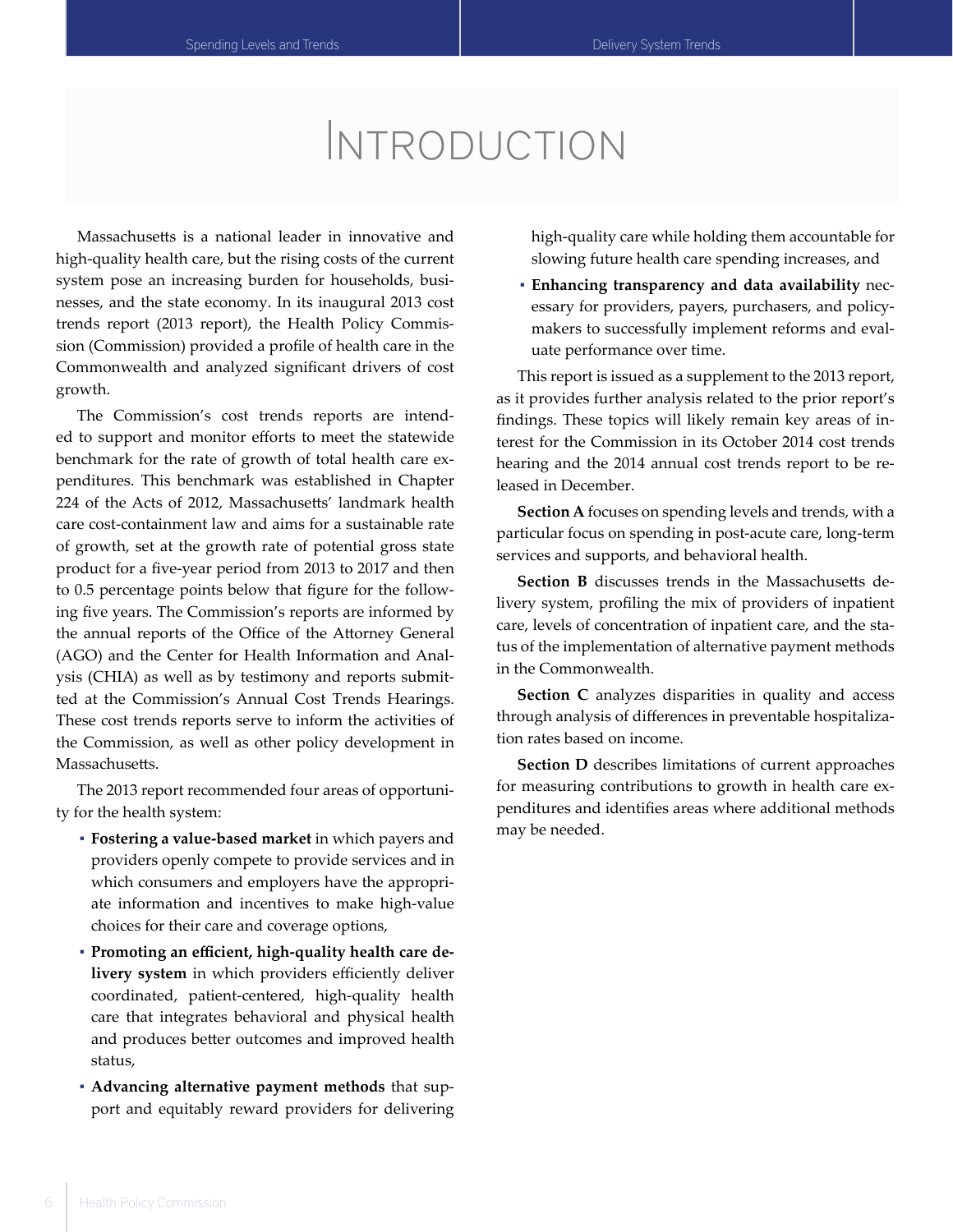# Summary of Key Findings

#### **Fostering a value-based market**

- Changes in prices paid to providers continued to be the primary driver of growth in commercial payer spending between 2010 and 2012.
- Out-of-pocket spending as a proportion of total health care spending grew from 6.9% to 7.7% of total expenditures between 2010 and 2012, highlighting the growing incentives for consumers to engage in more value-based decision-making supported by information, but also the potential for consumers to face financial barriers to accessing care.
- A significant proportion of Massachusetts residents leave their home region to receive care at hospitals in other regions, with a significant net flow of inpatient care into Metro Boston, especially for patients with commercial insurance and for patients who reside in higher-income communities.
- Concentration of inpatient care in Massachusetts is increasing -- five systems accounted for 48% of commercial inpatient discharges in 2009; in 2014, we estimate that five systems will account for 56% of these discharges.

# **Promoting an efficient, high-quality health care delivery system**

- While the Massachusetts health system achieves high quality performance in many domains, the state lags the national average on quality indicators related to preventable hospitalizations. There is a high rate of preventable hospital admissions among residents of lower income communities, suggesting an opportunity to improve outcomes and reduce cost through targeted community supports and improved ambulatory care.
- For patients with chronic medical conditions, the presence of a behavioral health condition is associated with higher spending on non-behavioral health care, suggesting interactions between behavioral and physical health conditions and potential savings from more integrated care.
- Higher spending for patients with behavioral health

conditions is concentrated in ED and inpatient care, suggesting opportunities to improve care management and provide care in lower-intensity settings.

▪ Massachusetts residents use post-acute care more frequently than the national average, and there is wide variation among hospitals in the rate of hospital discharge to nursing facilities and home health agencies.

#### **Advancing alternative payment methods**

- Alternative payment methods can offer aligned financial support for more patient-centered, integrated care delivery models coordinating across behavioral and physical health conditions.
- At the end of 2012, alternative payment methods covered 29 percent of insured Massachusetts residents across commercial, Medicare, and Medicaid covered lives.
- Continued efforts to expand and improve the use of APMs include four areas:
	- − Expanding APM contracts into new provider practices,
	- − Extending APM models to include PPO membership,
	- − Evaluating the implementation and improving the design of global budget models, and
	- − Exploring newer APM concepts like episode-based bundled payments.

#### **Enhancing transparency and data availability**

- Centralized collection of standardized data on treatment utilization, spending and outcomes is especially important for behavioral health given the diversity of providers and services involved in the care continuum.
- Current measures of total medical expenditures examine the growth in spending for populations managed by provider organizations that provide primary care, but do not specifically measure the contributions to health care spending growth of other provider types, such as specialist physician groups, hospitals, and post-acute care providers.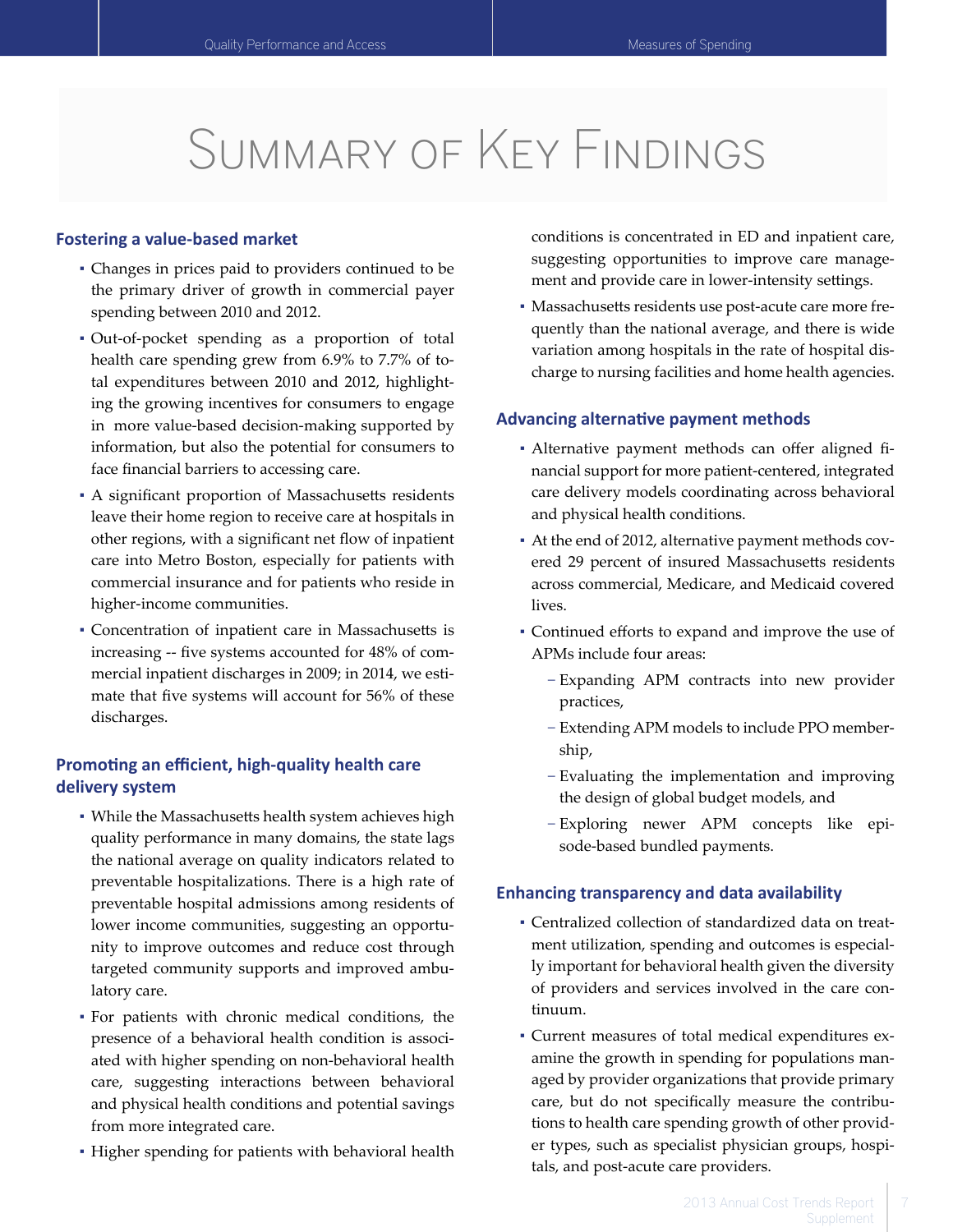# Conclusion

This supplemental report provides additional findings related to topics discussed in the Commission's 2013 report. We continue to observe significant opportunities in Massachusetts to enhance the value of health care, addressing issues of cost and quality. Our supplemental findings continue to highlight opportunities in these four areas:

- **1. Fostering a value-based market** in which payers and providers openly compete to provide services and in which consumers and employers have the appropriate information and incentives to make high-value choices for their care and coverage options,
- **2. Promoting an efficient, high-quality health care delivery system** in which providers efficiently deliver coordinated, patient-centered, high-quality health care that integrates behavioral and physical health and produces better outcomes and improved health status,
- **3. Advancing alternative payment methods** that support and equitably reward providers for delivering high-quality care while holding them accountable for slowing future health care spending increases, and
- **4. Enhancing transparency and data availability** necessary for providers, payers, purchasers, and policymakers to successfully implement reforms and evaluate performance over time.

#### **Fostering a value-based market**

▪ Changes in prices paid to providers continued to be the primary driver of growth in commercial payer spending between 2010 and 2012.

- Out-of-pocket spending as a proportion of total health care spending grew from 6.9% to 7.7% of total expenditures between 2010 and 2012, highlighting the growing incentives for consumers to engage in more value-based decision-making supported by information, but also the potential for consumers to face financial barriers to accessing care.
- A significant proportion of Massachusetts residents leave their home region to receive care at hospitals in other regions, with a significant net flow of inpatient care into Metro Boston, especially for patients with commercial insurance and for patients who reside in higher-income communities .
- Concentration of inpatient care in Massachusetts is increasing -- five systems accounted for 48% of commercial inpatient discharges in 2009; in 2014, we estimate that five systems will account for 56% of these discharges.

#### *Commission recommendations:*

- The Commission will study the impact of new insurance products and increased cost-sharing in commercial insurance plans on consumers' decision-making and on access to care.
- If health care provider systems grow, they should find ways to ensure they deliver care to their patients in lower-cost, community settings for lower-complexity care.
- The Commission will continue to examine the flow of patients to academic medical centers for lower-complexity care to identify and recommend policy solutions for reducing unnecessary outmigration.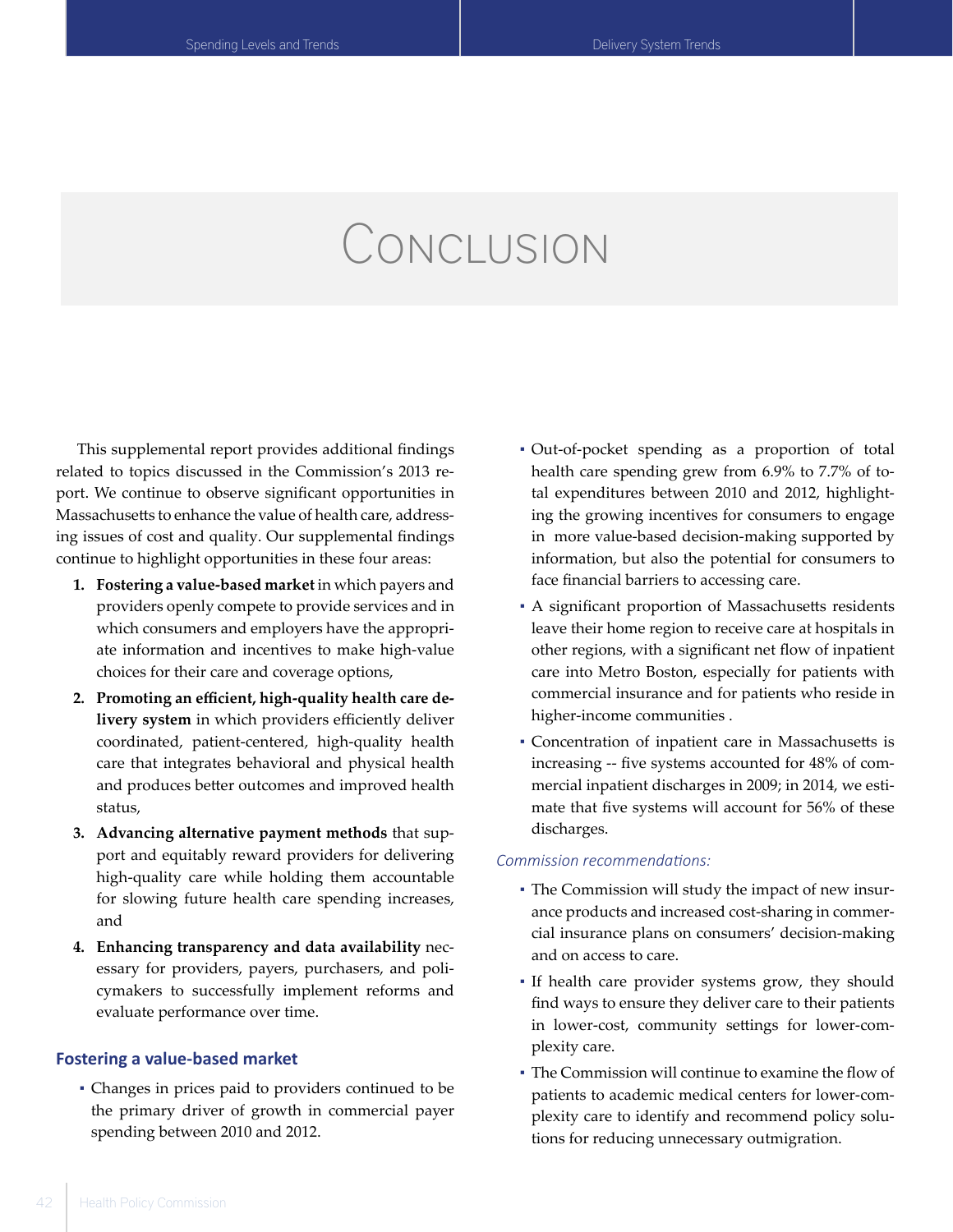# **Promoting an efficient, high-quality health care delivery system**

- While the Massachusetts health system achieves high quality performance in many domains, the state lags the national average on quality indicators related to preventable hospitalizations. There is a high rate of preventable hospital admissions among residents of lower-income communities, suggesting an opportunity to improve outcomes and reduce cost through targeted community supports and improved ambulatory care.
- For patients with chronic medical conditions, the presence of a behavioral health condition is associated with higher spending on non-behavioral health care, suggesting interactions between behavioral and physical health conditions and potential savings from more integrated care.
- Higher spending for patients with behavioral health conditions is concentrated in ED and inpatient care, suggesting opportunities to improve care management and provide care in lower-intensity settings.
- Massachusetts residents use post-acute care more frequently than the national average, and there is wide variation among hospitals in the rate of hospital discharge to nursing facilities and home health agencies.

#### *Commission recommendations:*

- Hospitals should work to optimize use of post-acute services, including enhancing efficacy of care coordination and transitions for behavioral health patients. Where aligned with project goals, the Commission will work with community hospitals receiving CHART investments to achieve these goals.
- Payers and providers should continue to increase integration of behavioral health and primary care through use of incentives and new delivery models.
- The Commission will support provision of behavioral health services in primary care settings through its PCMH and ACO certification programs.

## **Advancing alternative payment methods**

- Alternative payment methods can offer aligned financial support for more patient-centered, integrated care delivery models coordinating across behavioral and physical health conditions.
- At the end of 2012, alternative payment methods cov-

ered 29 percent of insured Massachusetts residents across commercial, Medicare, and Medicaid covered lives.

- Continued efforts to expand and improve the use of APMs include four areas:
	- − Expanding APM contracts into new provider practices,
	- − Extending APM models to include PPO membership,
	- − Evaluating the implementation and improving the design of global budget models, and
	- − Exploring newer APM concepts like episode-based bundled payments.

## *Commission recommendations:*

- The Commission will study the implementation of APMs in Massachusetts to evaluate their effectiveness in improving health and reducing costs, monitor for potential adverse impacts, and review opportunities to increase alignment around identified best practices.
- Given the variety of design choices in attribution methods and the importance to provider organizations of information on the patient populations for which they are accountable, payers should engage in a transparent process to review and improve their attribution methods and should align their methods to the maximum extent feasible.
- The Commission will work with CHIA, payers, and providers in the fall of 2014 to understand the current state of development of attribution methods and explore opportunities to accelerate the development of aligned methods.

## **Enhancing transparency and data availability**

- Centralized collection of standardized data on treatment utilization, spending and outcomes is especially important for behavioral health given the diversity of providers and services involved in the care continuum.
- Current measures of total medical expenditures examine the growth in spending for populations managed by provider organizations that provide primary care, but do not specifically measure the contributions to health care spending growth of other provider types, such as specialist physician groups, hospi-